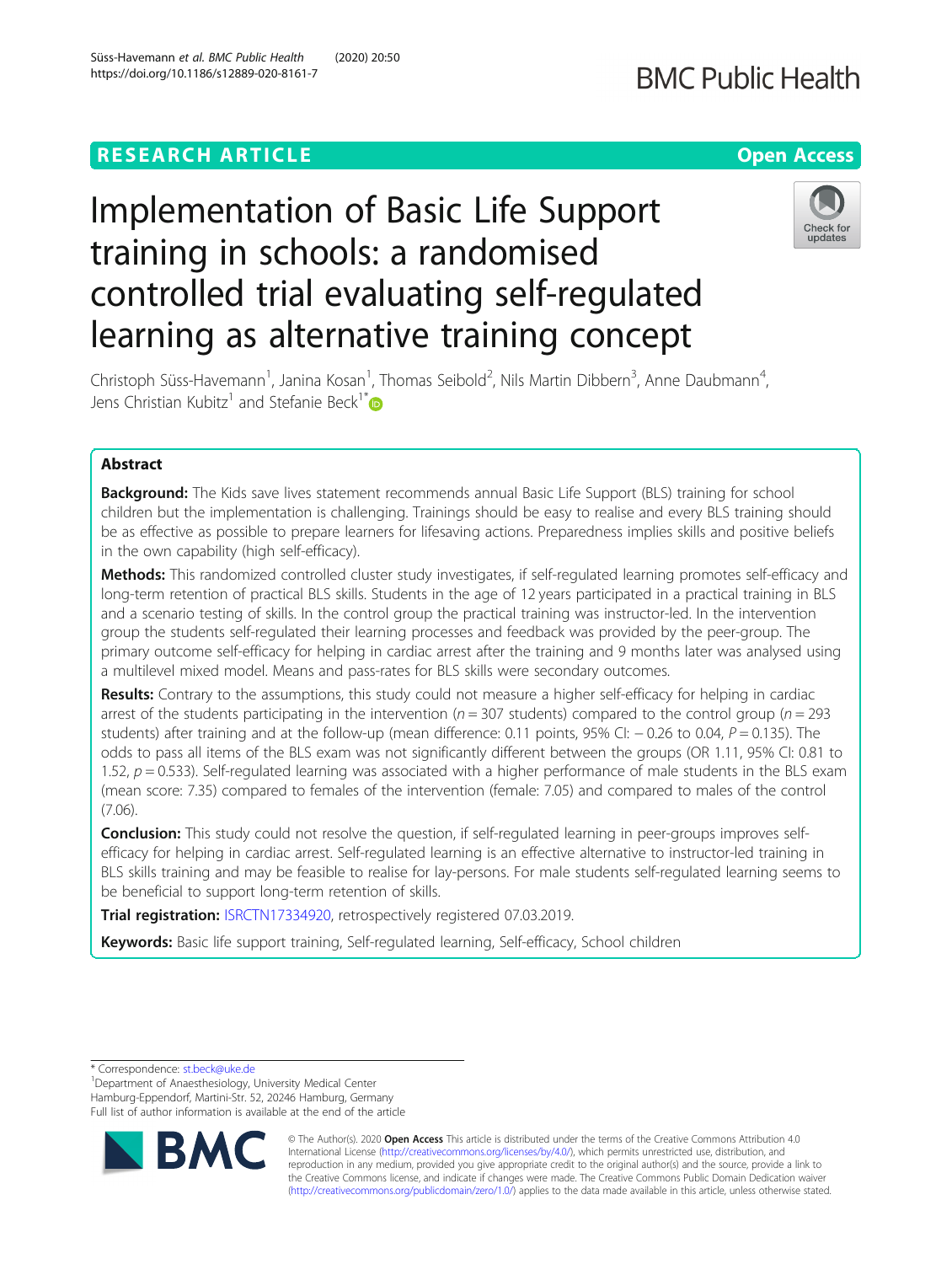# Background

Ischemic heart disease is one of the leading causes of death in the world. According to international consensus, the most important determinant to survive a sudden cardiac arrest is the presence of a trained rescuer who is ready, willing, and able to act  $[1, 2]$  $[1, 2]$  $[1, 2]$  $[1, 2]$ . The Introduction of CPR training for school children is an effective intervention to improve bystander-CPR-rates and increased survival of out-of-hospital cardiac arrest two- to four-fold [[3](#page-7-0)].

Based on the existing evidence the joint-statement "Kids save lives" was released. The statement aims to introduce annual CPR training in the curriculum for all school children world-wide and was endorsed by the World Health Organization in January 2015 [\[4\]](#page-7-0).

Teachers, physicians, nurses, students and emergency medical staff engage in the training of school children, but the implementation is difficult. The evaluation of nationwide programs demonstrate that not all students were reached and some have been trained only once in their schooldays [[5](#page-7-0)–[8](#page-7-0)]. Important barriers of implementation in schools are lack of instructors and equipment and assumed high costs [[7](#page-7-0)]. In turn there are some factors associated with good implementation rates. These factors are awareness of mandating legislation and successful implementation at other schools. As well as a person in charge for the implementation and teachers, who feel competent to conduct trainings [[5](#page-7-0)].

There is a need for training concepts, which are very effective and focus on the factors strongly associated with patient outcome on the one hand and simple and easy to realise at the other hand.

Training should focus on skills, because effective CPR is crucial for survival. But skills are not the only constitutional factor of CPR by bystanders [[1](#page-7-0)]. The potential rescuer needs enough confidence e.g. perceived ability to perform effective CPR as well. Training improves the belief of potential-rescuers that they can perform CPR effectively. But even trained people only perform CPR in 30–55% of the given occasions [[9,](#page-7-0) [10\]](#page-7-0). The main reasons for denying live saving cardiopulmonary resuscitation to a patient are fear and lack of confidence of potential-rescuers [\[11](#page-7-0)–[13](#page-7-0)].

To overcome fear and lack of confidence training methods should focus on positive beliefs and capabilities to master prospective situations. For conceptual design and measurement of effective teaching, self-efficacy (SE a person's belief in his/her capability to organise and execute the course of action required to produce given attainments [[14](#page-7-0)] based on the concept Bandura) is a promising target. Schrunk demonstrated that children derive more SE by observing others, who are similar to themselves (peers) succeeding at a task in contrast to observing adults and showed that training concepts which foster self-regulation processes improve SE [[15](#page-7-0), [16\]](#page-7-0).

Self-regulation processes during learning are not only helpful to stimulate the perceived ability to perform a

task but as well for the retention of skills [[17](#page-7-0)]. The literature discriminates between the learning processes relevant for skill acquisition and retention. Immediate feedback of a teacher improves in many contexts learning tempo and higher initial performance. Self-regulation processes like setting learning goals, monitoring the own performance and adapting strategies to achieve these learning goals is positively associated with skill retention [\[18,](#page-7-0) [19\]](#page-7-0). Therefore this study hypothesised that self-regulated practical learning will increase the SE of school children for helping in cardiac arrest immediately after the training and until follow up 9 months later and will have a positive effect on the retention of practical BLS skills.

# **Mathods**

A randomized, rater blinded, controlled cluster study was performed to evaluate the effect of two different training methods. The trial was conducted in September 2016 and the follow up was performed 9 months later in June 2017.

# Participants

The participating schools were recruited from the pool of cooperating high-schools of the Department of Anaesthesiology of the University Hospital Hamburg-Eppendorf. The students of grades seven and eight were randomised class-wise into the intervention- and control arm in a 1:1 allocation ratio. The randomisation was performed in advance by drawing balls of two colours blindly. A cluster was represented by students of one class. All students and their legal guardians were informed in advance about the training and the study goal. Only assessments of students who had their written informed consent to participate on hand were included in the analyses.

# Instruments

Practical skills were evaluated during a 3 min scenario testing using a nine point standardised checklist. The assessment has been developed for school settings and high inter-rater reliability has been shown in a previous study [[20](#page-7-0)]. Demographic data and the self-efficacy were assessed before the practical assessment using a questionnaire. The self-efficacy (SE) was measured with a four-point Likert scale in three dimensions with two questions for each by adding the values of the two questions. The dimensions were helping in general, helping in cardiac arrest and diminished emotional arousal to cardiac arrest. The questionnaire, based on the general self-efficacy scale of Schwarzer and Jerusalem [\[21\]](#page-7-0) was transformed into a special self-efficacy scale following the authors recommendations (Table [1\)](#page-2-0). The questionnaire was piloted and demonstrated higher SE of students, who were promoted to be a BLS instructor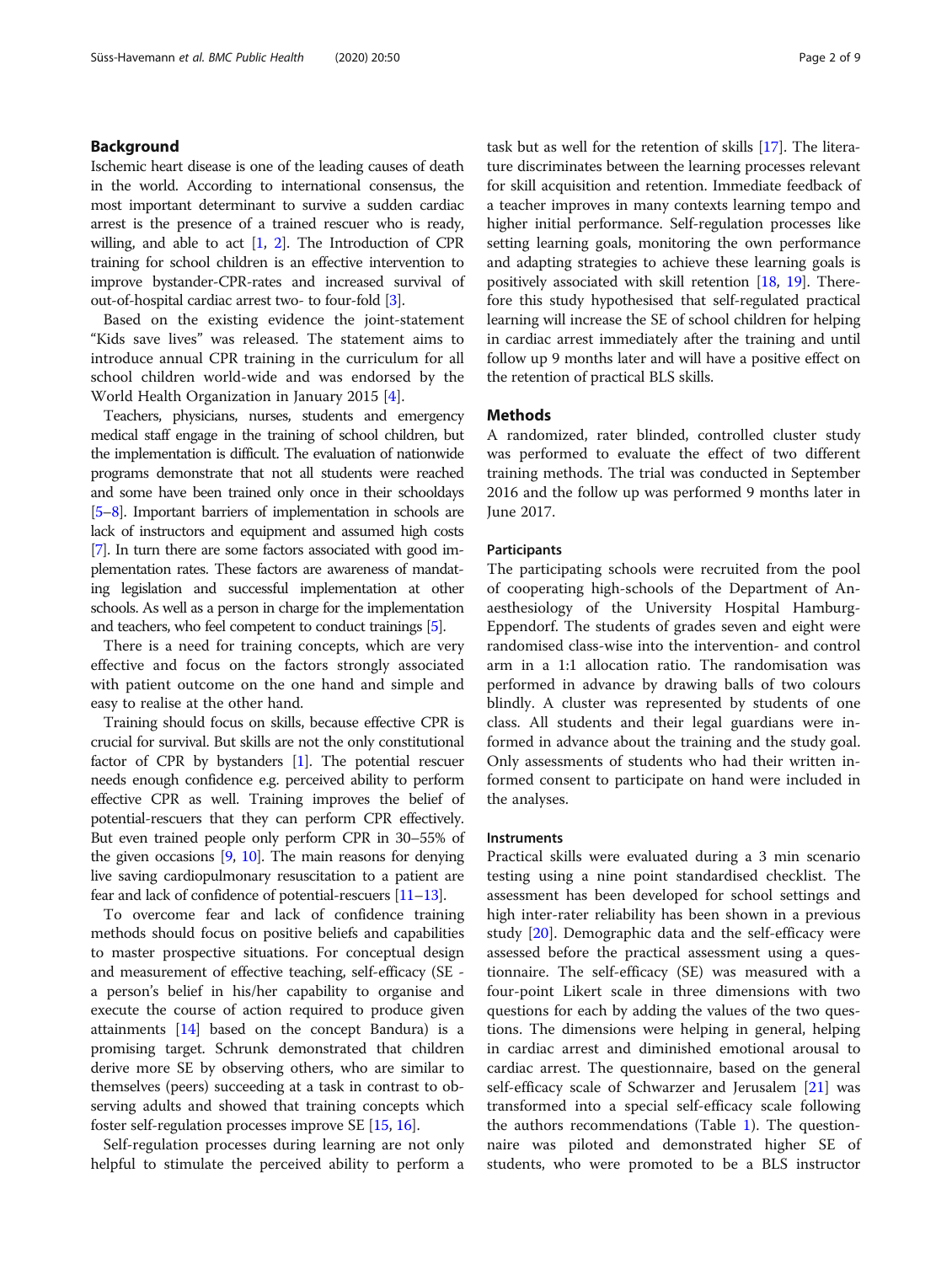## <span id="page-2-0"></span>Table 1 Items of the self-efficacy questionnaire

Domain: helping in general

1. I can help other people if I try hard.

2. When I want to help other people, I am certain that I can accomplish my goals.

Domain: helping in cardiac arrest

3. In a cardiac arrest situation I am confident that I could deal efficiently.

4. I can handle the situation if cardiac arrest comes my way.

Domain: diminished emotional arousal to cardiac arrest

5. Thanks to my resourcefulness, I can handle unforeseen situations in a resuscitation-situation.

6. I can remain calm when facing a cardiac arrest situation because I can rely on my coping abilities.

Response format:  $1 = Not$  at all true  $2 = Hardlv$  true  $3 = Model$  true  $4 =$  Exactly true

compared to students just participating in a BLS training [[22\]](#page-7-0). Demographic data included age, gender, weight, height and previous CPR training.

# Procedure

Training and initial assessment of the students were part of a CPR training event at the participating schools. The CPR training event covered three school lessons (45 min each) and consisted of three parts. Part one was a 45 min interactive lecture on basic life support and AED use. Part two was 45 min of practical training on BLS and AED skills performed in small groups (16–24 students with two trainers). Part three was the assessment.

The practical training during part two was different between the intervention and control group. In both groups, the practical training was performed by trained medical students or high school students (both in their final year before graduating) in the class rooms of the students and based on the four step-approach established by Peyton. The four steps include 1. demonstration, 2. deconstruction, 3. comprehension and 4. execution of the learned. In the control group the skills were trained following the four step-approach. In the intervention the trainers performed step one and two (demonstration and deconstruction). During step three and four the students guided their learning self-regulated and the trainer supervised and supported the communication process. The students were split into small groups of 8 to 12 students and in turns the children took over the part of the instructor, the executor or the rater of BLS. One student explained how and what to do next, two students performed BLS and the other students evaluated the performance and gave feedback afterwards. To support the evaluating and feedback-process the children used training cards with all relevant BLS items. The trainers stimulated the children to guide their feedback based on the performance parameters on the training cards.

The assessment of the practical BLS skills during part three was structured as an OSCE using MiniAnnemannequins® (LaerdalTM). The medical students/ high schools students were randomly assigned to an assessment station. The students themselves were randomly assigned to the assessment stations before entering the gym. For assessment, the raters used a structured rating checklist with nine binary items. To pass the practical assessment in total, all nine points had to be rated with yes. All raters were trained in advance to use the structured rating-checklist.

At the initial assessment directly after the training the probability of a rater knowing about the group affiliation differed from 1:6 to 1:2. The follow-up assessment was identical. But medical students evaluated the students and were totally blinded of group affiliation.

All trainers were invited to a seminar prior to the training in schools which included five parts [\[23\]](#page-7-0). The trainers were randomised between part four and five to intervention or control group trainers. The randomization was performed by letting the trainers choose a specific class without knowing if the class was randomised to the intervention or control group. In the fourth part the two groups were separated, informed about their training concept and practiced it in a simulated BLS teaching session.

#### Data analysis

The primary outcome was the self-efficacy for helping in cardiac arrest immediately after the training and at the follow-up 9 months later. Secondary outcomes were pass-rates and means for BLS performance immediately and 9 months later.

# Sample size calculation

Sample size calculation was based on an estimated difference between the self-efficacy for helping in cardiac arrest of 0.25 points  $(SD \pm 1)$  between the intervention and control. We assumed, that the SE is higher in the intervention group. With an  $\alpha$  of 0.05 (two-sided) and a power of 0.8, fifteen classes with 22 students per group had to be analysed assuming an intracluster correlation of 0.01. We decided to include as many classes as possible.

#### Statistics

The rating sheets were machine readable, electronically scanned and imported into Microsoft Excel. After checking for plausibility, the data was analysed together with a statistician of the Department of Medical Biometry and Epidemiology of the Medical University of Hamburg using SPSS, version 24 (IBM Corp, Armonk, NY, USA).

Descriptive statistics were evaluated for all randomized students by group. For the categorical variables, the absolute and relative frequencies were calculated. Means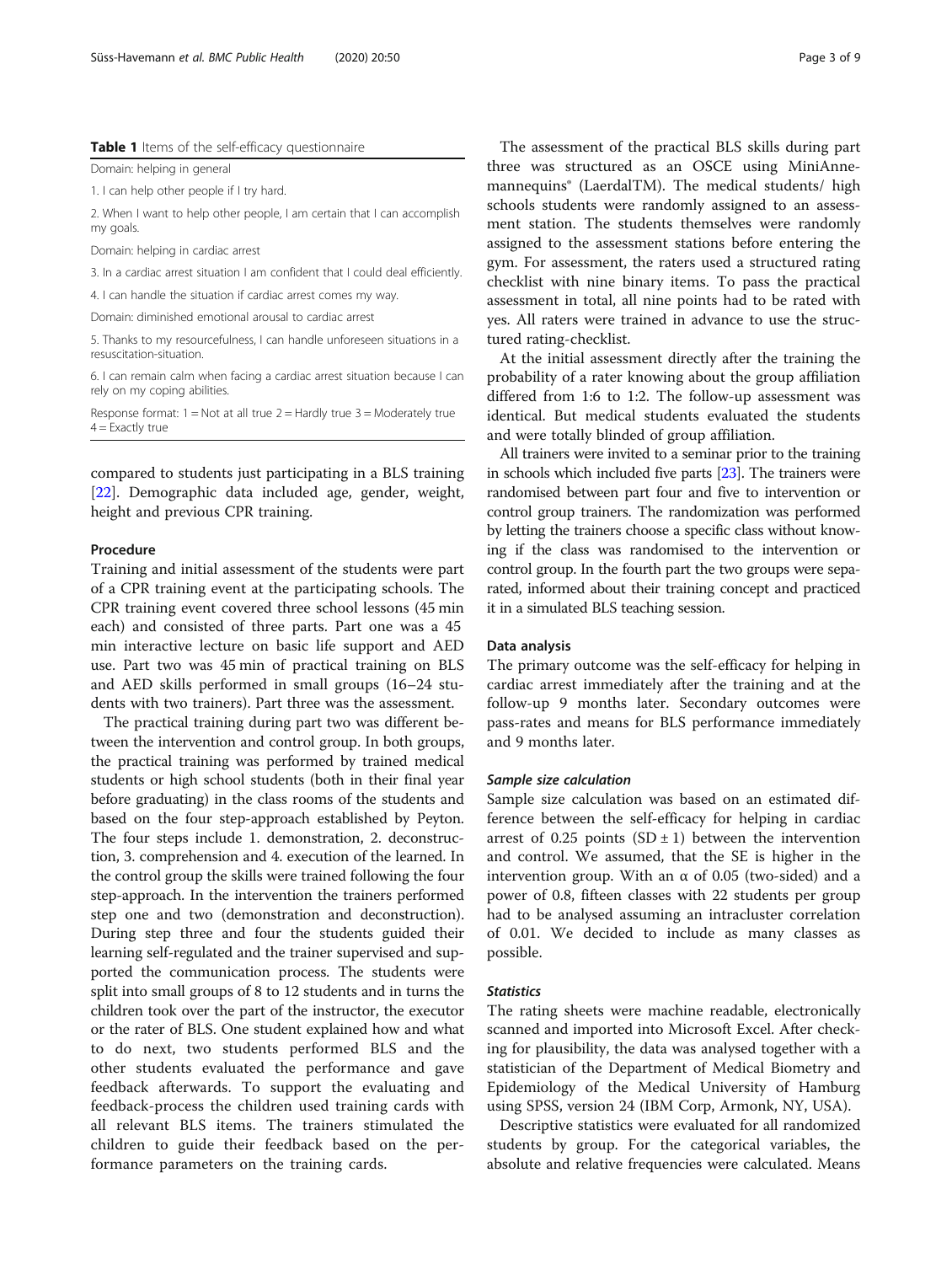and standard deviation (SD) were determined for continuous variables.

Assuming a dependence of SE on gender and the intervention and a dependence of practical skills on time and the intervention, we considered gender and its interactions with group and time additionally in our model. Therefore primary and secondary continuous outcomes were analysed using a multilevel mixed model with group, gender and time as fixed effects, class as random effect and time as a repeated effect. In the initial model the three-way- and all two-way-interactions between the three variables were included. Afterwards a stepwise backward elimination of the not significant interactions was conducted. For the binary outcome (passing OSCE), a mixed logistic regression was evaluated with the same specifications as in the model for continuous outcomes. Mean differences and odds ratios with the corresponding 95% confidence intervals (CI) were reported, respectively. Intra-Cluster-Correlations (ICC) were also presented. Two-sided p-values < 0.05 were considered as significant.

# Results

847 students were randomized and trained. 247 did not have written informed consent and the data of these students was not included in the analyses. Data of 307 students of the intervention group (20 Clusters) and 293 students of the control group (21 Clusters) could be analysed immediately after the training. 257 of the intervention

group students and 237 of the control group students participated at the follow up nine months later (Fig. 1). Demographic data were comparable between the groups and presented in Table [2](#page-4-0). The proportion of the variance, attributable to the students, was higher than the proportion of the variance attributable to the classes for all continuous outcomes (Table [3\)](#page-4-0).

For the main outcome of self-efficacy for helping in cardiac arrests no significant difference between the groups (mean difference for helping in cardiac arrest: 0.11 points, 95% CI: − 0.26 to 0.04, *P* = 0.135) was found. Mean scores of male students of the control were descriptively higher compared to male students of the intervention and female students of both groups (Table [4](#page-5-0)). SE for helping in cardiac arrest decreased significantly over time (mean difference: 1.08 points, 95% CI: 0.97 to 1.20,  $p < 0.001$ ).

For helping in general and diminished emotional arousal to cardiac arrest the control group had significant higher means (mean difference for helping in general: 0.18 points, 95% CI: 0.01 to 0.35,  $P = 0.038$ ), mean difference for diminished emotional arousal: 0.20 points, 95% CI: 0.01 to 0.39,  $P = 0.045$ ).

A significant decrease over time was observed  $P <$ 0.001 (helping in general: 0.54 points, 95% CI: 0.44 to 0.65; diminished emotional arousal: 0.96 points, 95% CI: 0.82 to 1.09).

Observed means separated for group, gender and time are presented in Table [4.](#page-5-0)

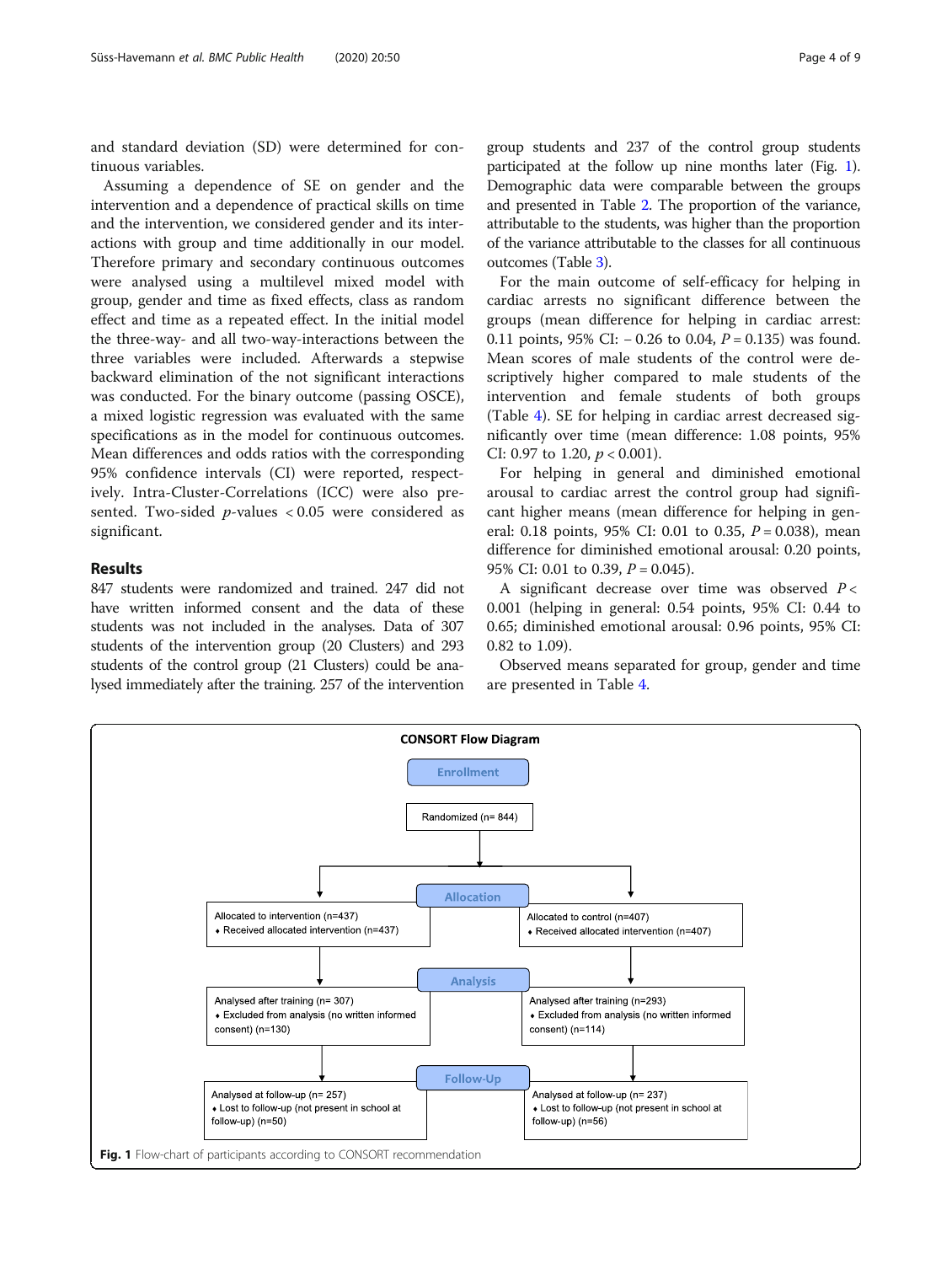<span id="page-4-0"></span>Table 2 Demographic data of the students

|                                               | Intervention ( $n = 307$ ) Control ( $n = 293$ ) |            |
|-----------------------------------------------|--------------------------------------------------|------------|
| Age-yr (S.D.)                                 | 12(1)                                            | 12(1)      |
| Male gender $-$ no. $(\%)$                    | 139 (45.3)                                       | 147 (50.2) |
| Height-cm (S.D.)                              | 160(7.8)                                         | 161(8.6)   |
| Weight- kg (S.D.)                             | 46.5(8.0)                                        | 47.6 (9.4) |
| $CPR$ -training < 1 year – no. (%) 4 (1.4)    |                                                  | 5(1.7)     |
| $CPR$ -training $> 1$ year – no. (%) 16 (5.2) |                                                  | 13(4.4)    |
| No CPR-training ever - no. (%) 284 (92.5)     |                                                  | 274 (93.5) |

A mean pass-rate of 25% of all students without a significant difference between the groups was detected (OR 1.11, 95% CI: 0.81 to 1.52,  $p = 0.533$ ). The odds to pass the exam declined significantly over time without any interaction between groups. The chance to pass the exam was 2.64-fold higher directly after the training than nine months later. (OR 2.64, 95% CI: 1.88 to 3.69, P < 0.001). Gender had no significant influence on the odds to pass.

For number of passed items in BLS, the interaction between group and gender was not significant with pvalue of 0.052. The significance was just missed. In this case, nevertheless, we kept the interaction in the model. Male students of the intervention had passed more items than the female in the intervention (male: 7.35, 95% CI: 7.11 to 7.58, female: 7.05, 95% CI: 6.82 to 7.27, difference: 0.30, 95% CI: 0.06 to 0.55,  $P = 0.015$ ). In the control group, no significant difference between male and female students was found. For female and male students, the scores did not differ significantly between the groups (female: intervention: 7.05, 95% CI: 6.82 to 7.27; control: 7.10, 95% CI: 6.86 to 7.33, difference: -0.05, 95% CI:  $-0.37$  to 0.26,  $P = 0.746$ ; male: intervention: 7.35, 95% CI: 7.11 to 7.58; control: 7.06, 95% CI: 6.83 to 7.29, difference: 0.29, 95% CI: 0.03 to 0.61,  $P = 0.073$ ). Time had a significant influence on number of passed items (mean difference: 0.76, 95% CI: 0.60 to 0.92, P < 0.001). Observed means separated for group, gender and time are presented in Table [4](#page-5-0).

Descriptive analyses (Fig. [2](#page-5-0)) showed that male students of the intervention had higher pass-rates for correct compression frequency and depth after the training and at the follow-up compared to females of the intervention. Males of the intervention had better results for assessing breathing, compression frequency, compression depth and pauses less than 30 s compared to male students after control at the follow-up. Male students of the intervention performed chest compression after nine months nearly as good as immediately after training. After nine months all groups passed about 0.6 to 0.7 items less; except the males in the control group declined about 1.1 items.

Independent of the group, the pass rates for checking breathing declined strongly approximately 20% over time. The decline of pass-rates for the other items ranged within 10%.

# **Discussion**

This study demonstrates that a high percentage of students had self-confidence to help effectively in cardiac arrest after the training and nine months later. Practical skills of the students were high after both training concepts and male students seem to benefit from self-regulated training. Because the instructors used moderation skills but disclaimed feedback based on their clinical skills in the self-regulated training, even lay people may realise self-regulated learning when using videos for the initial demonstration and deconstruction of BLS skills.

Based on the literature we had expected a positive effect of self-regulated learning on the SE for helping in cardiac arrest, because the intervention is grounded on the theoretical concept to support SE developed of Bandura and included recommended instructional strategies to boost SE in the context of medical learning [[24](#page-7-0)]. Evidence based strategies as "setting of challenging and proximal goals", "providing honest and explicit feedback", "use of peer modelling" and "facilitation of accurate calibration of SE" were part of the self-regulated concept but did not improve SE for helping in cardiac arrest. Additionally, a significantly lower SE for helping in general was measured in the intervention compared to the control-group, which served as a control variable, and there were also lower scores for diminished emotional arousal.

In our opinion, a possible explanation is the so called "calibration effect". Immediate feedback that encourages students to shift their focus from actual performance to performance monitoring and evaluation is a strong promotor of self-efficacy calibration and learning [[25,](#page-7-0) [26](#page-8-0)]. The featured role of peer feedback in the intervention could have resulted in good self-efficacy calibration and

Table 3 Intra-Cluster-Correlations (ICC) for continuous outcomes

| Outcome                                               | ICC of the classes | ICC of the students |  |
|-------------------------------------------------------|--------------------|---------------------|--|
| SE helping in general (% of total variance)           | 3.38               | 20.98               |  |
| SE helping in cardiac arrest (% of total variance)    | 0.64               | 17.03               |  |
| SE diminished emotional arousal (% of total variance) | 2.09               | 15.82               |  |
| Number of passed items in BLS (% of total variance)   | 6.38               | 7.33                |  |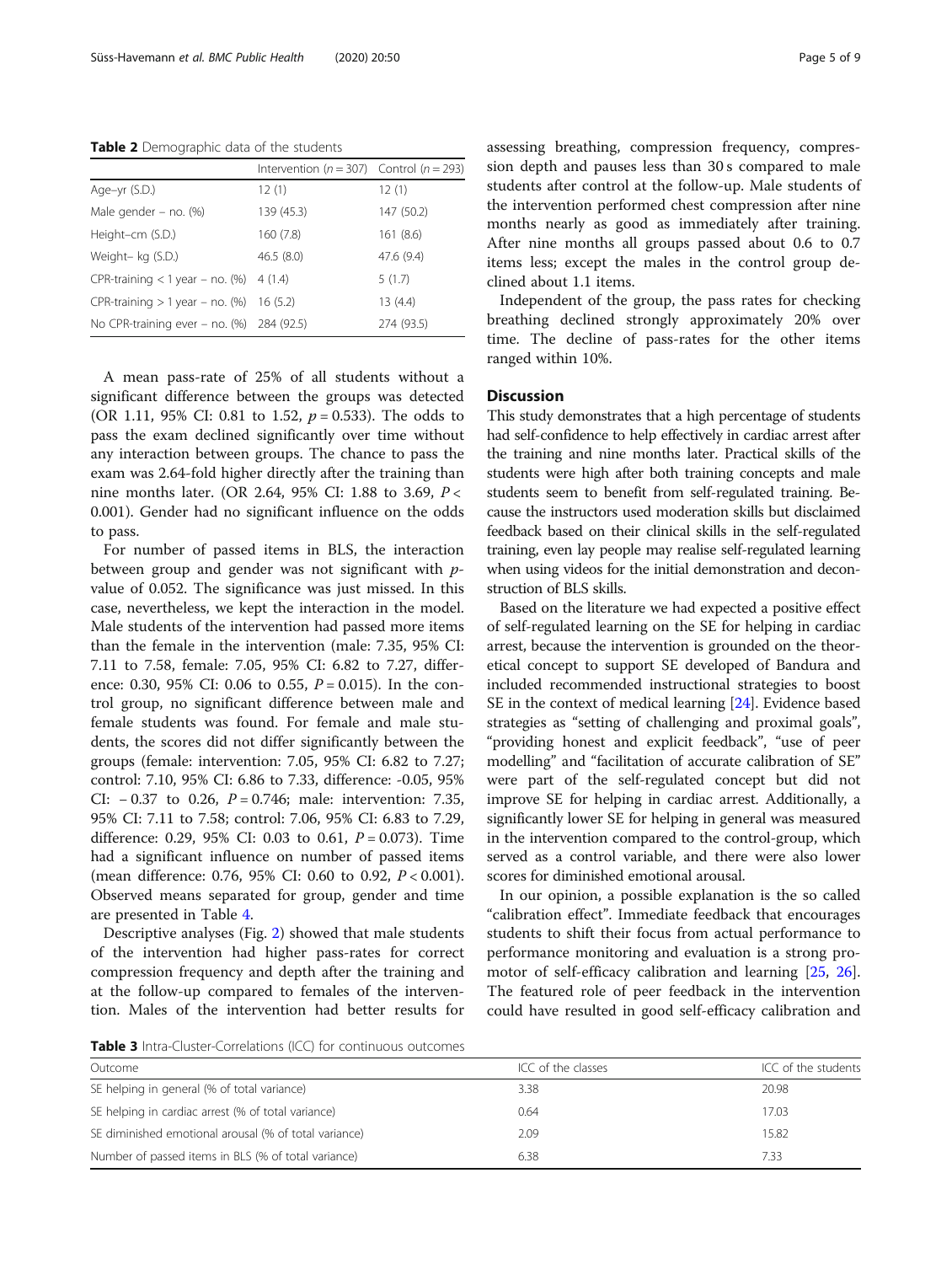# <span id="page-5-0"></span>Table 4 Means of self-efficacy and means of passed items of the BLS exam

|                                            |        | Intervention   |             | Control        |             |
|--------------------------------------------|--------|----------------|-------------|----------------|-------------|
|                                            |        | after training | follow-up   | after training | follow-up   |
| SE helping in general (mean; SD)           | all    | 6.88(1.03)     | 6.37(0.95)  | 7.03(0.96)     | 6.47(1.04)  |
|                                            | male   | 6.81(1.08)     | 6.29(0.99)  | 7.01(0.95)     | 6.48(1.07)  |
|                                            | female | 6.93(1.00)     | 6.44(0.90)  | 7.06 (0.97)    | 6.45(1.01)  |
| SE helping in cardiac arrest (mean; SD)    | all    | 7.09(1.02)     | 6.02(1.10)  | 7.20(0.90)     | 6.13(1.21)  |
|                                            | male   | 7.10 (1.08)    | 6.02(1.24)  | 7.38(0.85)     | 6.19(1.32)  |
|                                            | female | 7.09(0.97)     | 6.02(0.98)  | 7.03(0.92)     | 6.07(1.07)  |
| SE diminished emotional arousal (mean; SD) | all    | 6.05(1.17)     | 5.09(1.33)  | 6.23(1.13)     | 5.27(1.23)  |
|                                            | male   | 6.05(1.20)     | 5.11 (1.39) | 6.30(1.22)     | 5.29 (1.25) |
|                                            | female | 6.04(1.15)     | 5.08 (1.28) | 6.16(1.03)     | 5.25 (1.22) |
| Number of passed items in BLS (mean; SD)   |        |                |             |                |             |
|                                            | male   | 7.66(1.21)     | 7.05(1.54)  | 7.37(1.43)     | 6.72(1.49)  |
|                                            | female | 7.61(1.13)     | 6.49(1.58)  | 7.41 (1.45)    | 6.77(1.48)  |

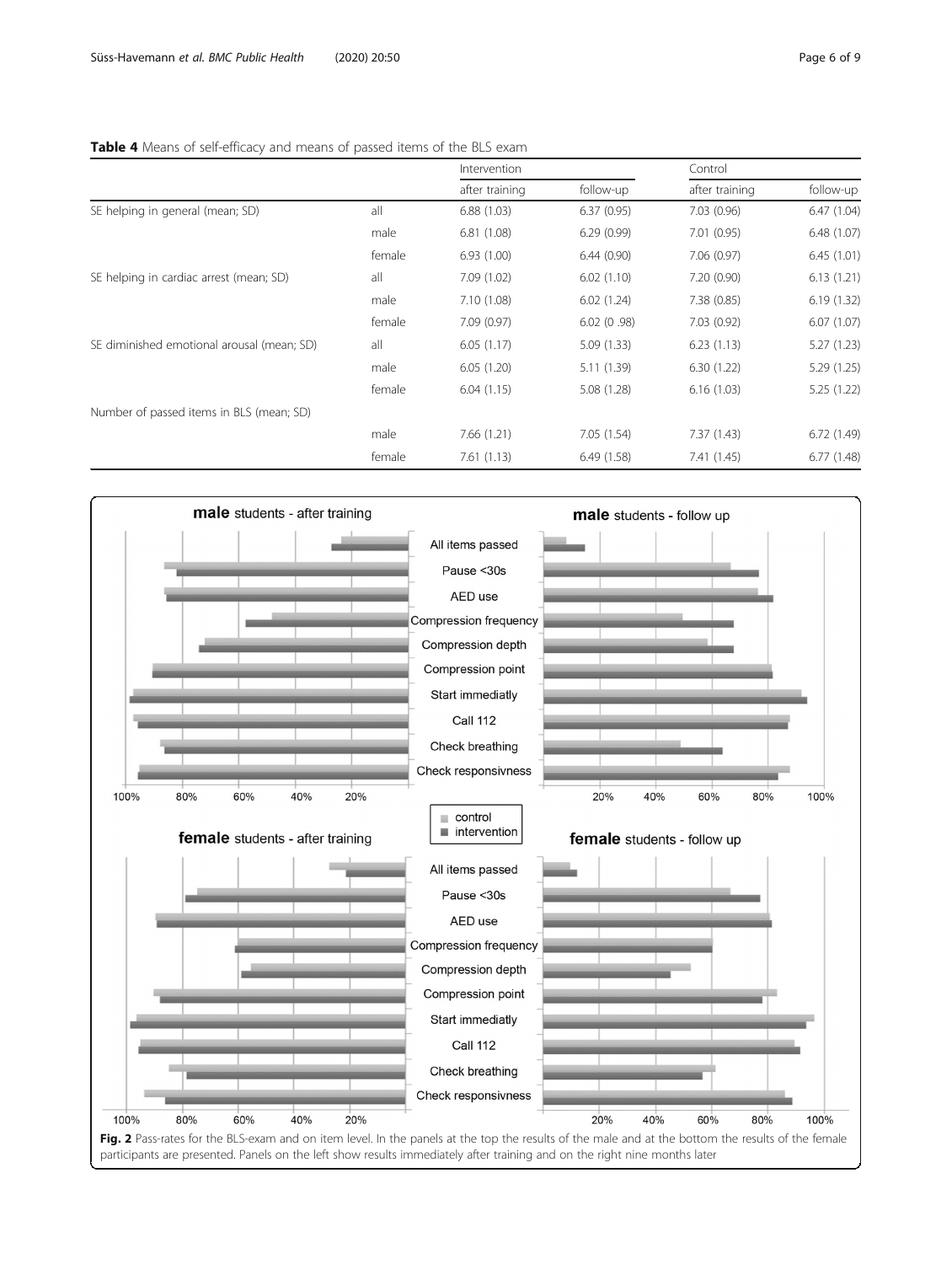reduction of common overestimation of SE in the male group [\[27](#page-8-0), [28\]](#page-8-0). This thesis is supported by the fact, that the males of the control had the highest SE scores but the lowest scores for BLS at the follow up. The literature reports some evidence, that female students possess and use more self-regulated learning strategies at this age than males [\[28](#page-8-0)]. Therefore, a teaching method that promotes self-regulation may be less effective for females at this age.

The results support the thesis, that self-regulated learning leads to good calibration of SE especially in male students but the study missed to measure the accuracy of SE judgment of the students. Cleary [\[29\]](#page-8-0) summarized methods that allow measuring over- or underestimation of SE. For our setting it would be feasible to let the students estimate if they can perform certain items correctly or to guess the grade they would achieve in the practical assessment and compare it with the actual performance.

Additionally, we recommend using questionnaires to evaluate SE for helping in cardiac arrest with more discrimination power at the upper end for further studies.

In this study the pass-rates of about 25% in the BLS assessment appear low. There are two possible reasons. The students were very young and the assessment was very restrictive.

Students with a mean age of 14 years and a mean weight of 55 kg, who had participated in 2013/14 in our BLStraining with the same training setting and assessment, had achieved pass-rates of about 40% [[30\]](#page-8-0). Compared to the students with 14 years, the 12-year-old students of this study had about 20% lower pass-rates for the items compression depth, compression rate and pauses less than 30 s. This is in line with the literature demonstrating higher physical capacity to maintain effective chest compression with higher age and higher weight [\[31](#page-8-0)].

With respect to retention of practical skills, self-regulated learning is only beneficial for male students. The difference between the males and females in the intervention is mainly attributable to long-term retention of practical skills of chest compression. The males of the intervention scored higher than the males of the control because of better retention for breathing check, chest compression quality and less pauses. Up to date there are only some studies reporting an interaction between gender and training method in medical education, because gender is not routinely considered as variable in the analysis [\[31\]](#page-8-0). Sopka et al. demonstrated that the training environment interacts with learning of different genders. Female medical students improved CPR skills only in the female only group and not in mixed-gender groups [\[32\]](#page-8-0).

# Strengths

The study was a randomised controlled trial with a scenario testing of practical skills and an assessment of SE of students including a mid-time follow-up after two different training methods. This study focused on the efficacy of training methods in a real world setting with trained medical students or high school students as facilitors and students of grades seven and eight as learners. The objectivity and reliability of the of the SE- and practical skills assessment can be estimated high because standardised assessment instruments were used, the assessors were blinded for group allocation. The variance within the results for the SE and number of passed items is mainly attributable to difference between the students and not between the classes. The low variance on class level indicates high reliability of the instrument and a slight influence of the trainer on the results. The sample size was high enough to detect a significant interaction between training method and gender on the mid-term BLS performance.

# Limitations

But the study was powered to evaluate the effectiveness of self-regulated learning on the SE to help in cardiac arrest. We expected higher SE of the students after self-regulated learning. There are two explanations for failing to measure a difference. First, all groups scores above 7 (of an eightpoint scale) initially and above 6 at the follow-up were observed for helping in cardiac arrest. The discriminating power between the single subjects and groups was limited due to a ceiling effect of the used SE scale.

Second, we probably observed better calibration of the SE in the male group after the intervention. To assess the accuracy of SE calibration additional measures must be added in future studies on self-efficacy. According to the literature good SE calibration is a strong predictor for future successful performance and effective chest compression is essential in resuscitation. The effect of the intervention on behaviour in a real-world situation can't be tested.

The results depend on how self-regulated learning was realised in this study. If the self-regulated learning concept brings more teachers to become facilitators of BLS training and helps to support the implementation, can't be predicted. The teachers do not need formal training in BLS to provide self-regulated learning opportunities but must be familiar with the training material and motivated to create opportunities.

# Conclusions

This study could not demonstrate that self-regulated learning supports higher self-efficacy for helping in cardiac arrest in students. Self-regulated learning is an effective alternative to instructor-led training in BLS and may be feasible to realise for lay-persons like teachers. For male students self-regulated learning seems to be beneficial to support learning and long-term retention of skills. For female students the method of training seems less important.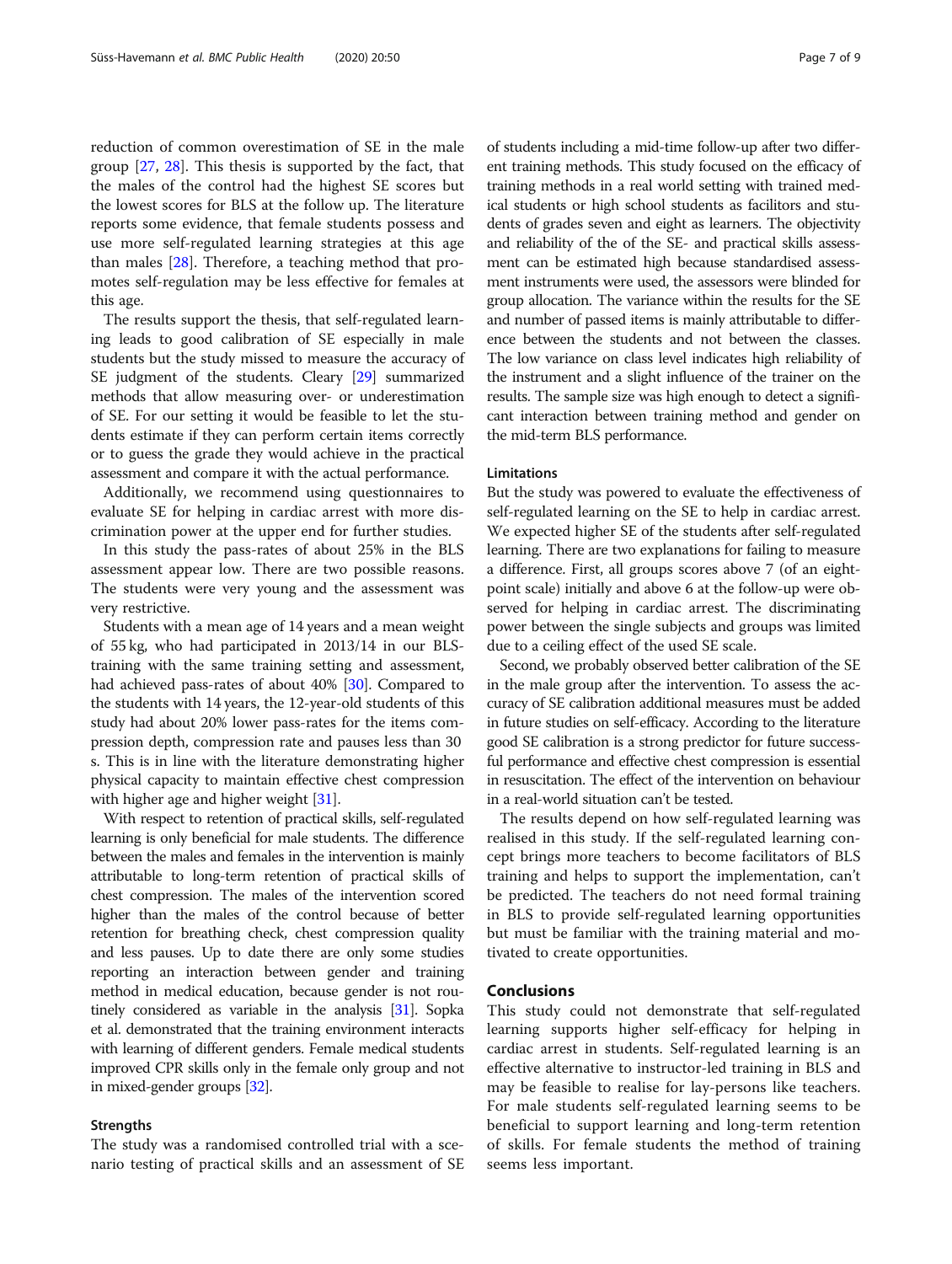## <span id="page-7-0"></span>Abbreviations

AED: Automated External Defibrillator; BLS: Basic Life Support; CPR: Cardiopulmonary resuscitation; OSCE: Objective Structured Clinical Examination; SE: Self-efficacy

#### Acknowledgements

We acknowledge the contribution of the students and the trainers. The study could not have been completed without the collaboration and support from the participating schools. Sincere thanks is given to the Vice Deanery for Student Affairs of the Medical Faculty of the University of Hamburg (Organisation).

#### Authors' contributions

CSH, SB, AD und JCK designed the study. CSH, JK, TS, ND and SB were responsible for the acquisition of data. CSH, AD and SB performed the analyses of data. CSH, AD, JCK and SB contributed in the interpretation of the data. CSH, JK, TS, ND, AD, JCK and SB were involved in drafting the manuscript or revising it critically for important intellectual content. They all take public responsibility for appropriate portions of the content and agreed to be accountable for all aspects of the work in ensuring that questions related to the accuracy or integrity of any part of the work are appropriately investigated and resolved. All authors had given final approval of the version to be published.

#### Funding

The Ministry of education of the state of Hamburg supported the training with equipment (CPR mannequins). The Ministry of education had no role in the design of this study and was not involved in the analyses, interpretation of the data, or decision to submit results.

#### Availability of data and materials

Relevant data is included within the body of this manuscript. All raw and analysed data and materials are securely held on a password protected computer system in the Department of Anaesthesiology of the University Hospital Hamburg-Eppendorf (where the study was completed). For further information requests can be made to the corresponding author.

## Ethics approval and consent to participate

The study was rated by the head of the local Ethic Committee of the Medical Association of Hamburg as a study with humans but not on humans. Therefore, this educational study does not refer to the statutes of the ethic committee (§ 9 des Hamburgischen Kammergesetzes für Heilberufe) and the study was not appropriate for ethic consultation. This study was conducted with the approval of the Ministry of education of the state of Hamburg (Ministerium für Schule und Weiterbildung des Landes Hamburg). All students and their parents were informed about the trial in advance. Only assessments of students with a written informed consent of the parents or legal guardians were included in the analyses.

#### Consent for publication

Not applicable.

#### Competing interests

The authors declare that they have no competing interests.

### Author details

<sup>1</sup>Department of Anaesthesiology, University Medical Center Hamburg-Eppendorf, Martini-Str. 52, 20246 Hamburg, Germany. <sup>2</sup>Department of Anaesthesiology, Intensiv Care and Pain Management, Kath. Marienkrankenhaus, Alfredstraße 9, 22087 Hamburg, Germany. <sup>3</sup>Specialist Center for Anaesthesia and Pain Medicine, Schoen Clinic Hamburg Eilbek, Dehnhaide 120, 22081 Hamburg, Germany. <sup>4</sup>Department of Medical Biometry and Epidemiology, University Medical Center Hamburg-Eppendorf, Martini-Str. 52, 20246 Hamburg, Germany.

# Received: 26 May 2019 Accepted: 6 January 2020 Published online: 13 January 2020

#### References

1. Nolan JP, Hazinski MF, Billi JE, Boettiger BW, Bossaert L, Caen ARD, et al. Part 1 : Executive summary 2010 International Consensus on Cardiopulmonary

Resuscitation and Emergency Cardiovascular Care Science With Treatment Recommendations. Resuscitation. 2010;81:e1–e25.

- 2. Sasson C, Rogers MA, Dahl J, Kellermann AL. Predictors of survival from outof-hospital cardiac arrest: a systematic review and meta-analysis. Circulation. Circ Cardiovasc Qual Outcomes. 2010;3:63–81.
- 3. Wissenberg M, Lippert FD, Folke F, Weeke P, Hansen CM, Frischknecht Christensen E, et al. Association of National Initiatives to improve cardiac arrest management with rates of bystander intervention and patient survival after out-of-hospital cardiac arrest. JAMA. 2015;310:1377–84.
- 4. Böttiger BW, Aken HV. Kids save lives : training school children in cardiopulmonary resuscitation worldwide is now endorsed by the World Health Organization (WHO). Resuscitation. 2015;94:A5–7.
- 5. Hansen CM, Zinckernagel L, Ersbøll AK, Tjørnhøj-Thomsen T, Wissenberg M, Lippert FK, et al. Cardiopulmonary resuscitation training in schools following 8 years of mandating legislation in Denmark: a nationwide survey. J Am Heart Assoc. 2017;6:1–12.
- 6. Hart D, Flores-Medrano O, Brooks S, Buick JE, Morrison LJ. Cardiopulmonary resuscitation and automatic external defibrillator training in schools: "is anyone learning how to save a life?". CJEM. 2013;15:270–8.
- 7. Salvatierra GG, Palazzo SJ, Emery A. High school CPR / AED training in Washington state. Public Health Nurs. 2016;34:238–44.
- 8. Havemann C, Beck S, Doehn C, Kubitz J. Initiale Umsetzung der Empfehlung der Kultusministerkonferenz zur Reanimationsausbildung von SchülerInnen - Eine bundesweite Bestandsaufnahme. Anästhesiologie Intensivmedizin. 2018;59:240–8.
- 9. Mäkinen M, Ponzer S, Kurola J, Aune S, Kurland L, Castrén M. Healthcare professionals hesitate to perform. Resuscitation. 2014;85:e181–2.
- 10. Dobbie F, MacKintosh AM, Bauld L. Exploring the knowledge, attitudes, and behaviour of the general public to out-of-hospital cardiac arrest. Edinburgh: Scottish Government; 2016.
- 11. Savastano S, Vanni V. Cardiopulmonary resuscitation in real life : the most frequent fears of lay rescuers. Resuscitation. 2011;82:568–71.
- 12. Mpotos N, Vekeman E, Monsieurs K, Derese A, Valcke M. Knowledge and willingness to teach cardiopulmonary resuscitation : a survey amongst 4273 teachers. Resuscitation. 2013;84:496–500.
- 13. Nielsen AM, Isbye DL, Lippert FK, Rasmussen LS. Can mass education and a television campaign change the attitudes towards cardiopulmonary resuscitation in a rural community ? Scand J Trauma Resusc Emerg Med. 2013;21:1–8.
- 14. Bandura A. Self-efficacy mechanism in human agency. Am Psychol. 1982; 37(2):122–47.
- 15. Schunk DH. Peer models and Children's behavioral change. Rev Educ Res. 1987;57:149–74.
- 16. Schunk DH, Zimmerman BJ. Social origins of self-regulatory competence social origins of self-regulatory competence. Educ Psychol. 1997;32:195–208.
- 17. Brydges R, Manzone J, Shanks D, Hatala R, Hamstra S, Zendejas B, et al. Selfregulated learning in simulation-based training: a systematic review and meta-analysis. Med Educ. 2015;49:368–78.
- 18. Schmidt A, Bjork R. New conceptualizations of practice : common principles in three paradigms suggest new concepts for training. Psychol Sci. 1992;3: 207–17.
- 19. ten Cate OTJ, Kusurkar RA, Williams GC. How self-determination theory can assist our understanding of the teaching and learning processes in medical education . AMEE Guide No . 59. Medical Teacher. 2015;33:961–73.
- 20. Beck S, Ruhnke B, Issleib M, Daubmann A, Harendza S, Zöllner C. Analyses of inter-rater reliability between professionals, medical students and trained school children as assessors of basic life support skills. BMC Med Educ. 2016;16:1–8.
- 21. Schwarzer R, Jerusalem M. Generalized Self -Efficacy scale. In: Weinmann J, Wright S, Johnston M, editors. Measures in health psychology: A user's portfolio . Causal and control beliefs. Windsor: NFER - NELSON; 1995. p. 35–7.
- 22. Beck S, Daubmann A, Issleib M, Zöllner C. Intention to perform CPR: Is peereducation beneficial? Resuscitation. 2015;1:85–6.
- 23. Beck S, Meier-Klages V, Michaelis M, Sehner S, Harendza S, Zöllner C, et al. Teaching school children basic life support improves teaching and basic life support skills of medical students: a randomised, controlled trial. Resuscitation. 2016;108:1–7.
- 24. Artino AR. Academic self-efficacy: from educational theory to instructional practice. Perspect Med Educ. 2012;1:76–85.
- 25. Norcini J. The power of feedback. Med Educ. 2010;44:16–7.